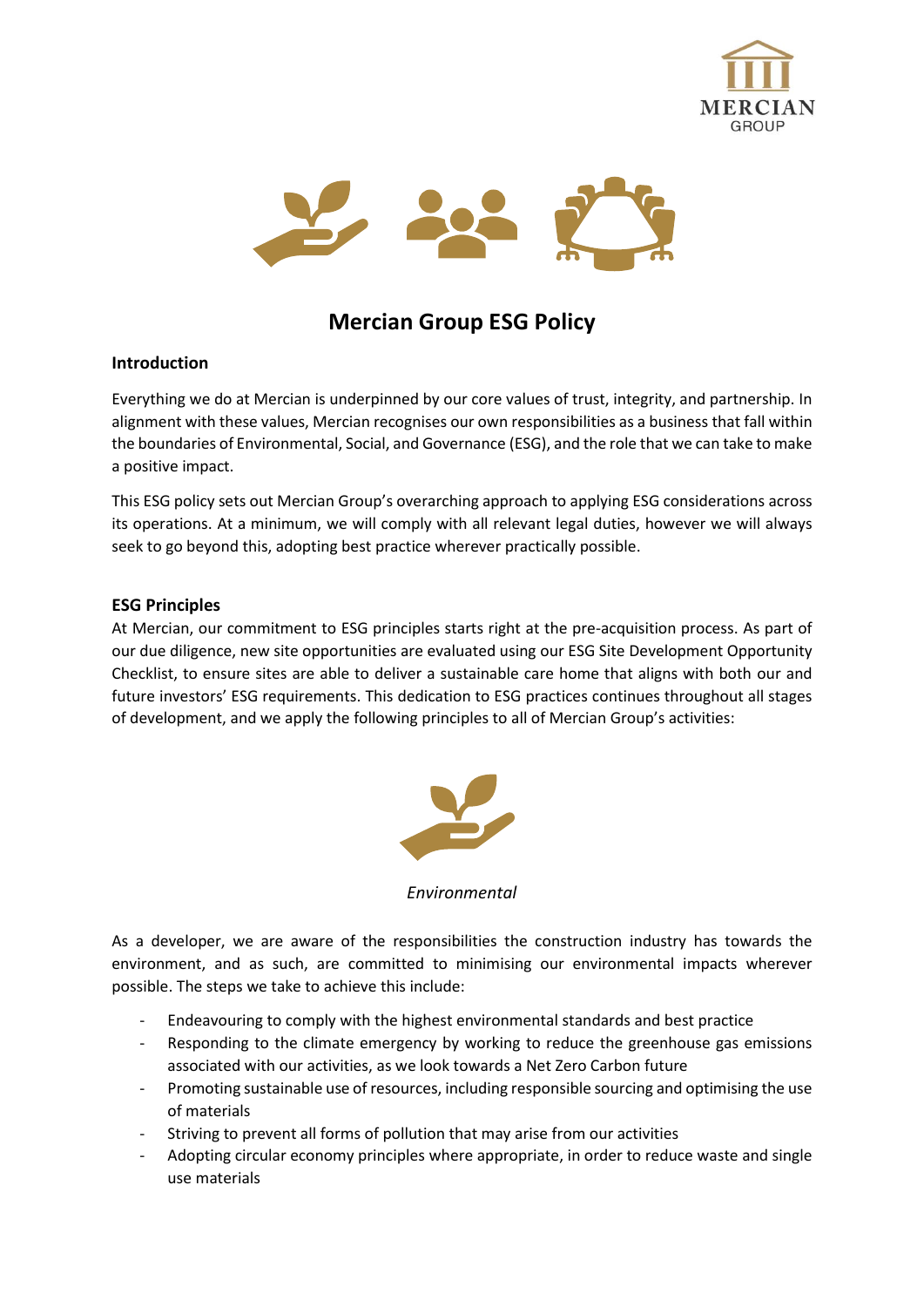

- Restricting the use of hazardous materials, and prioritising alternatives where these exist
- Specifying measures to use water efficiently
- Protecting the natural environment by minimising ecological impacts and enhancing biodiversity wherever possible
- Increasing awareness of environmental sustainability issues amongst employees through training and communication programs.



#### *Social*

At Mercian, we have a great appreciation for and recognise the importance of both our workforce and the wider community. This core value of partnership is delivered through the following principles:

- Supporting our employees by providing a safe, secure, and attractive working environment, through adhering to all health and safety best practices and prioritising employee wellbeing
- Encouraging a diverse and inclusive workplace throughout all stages of the recruitment process and within the workplace, providing equal opportunities for progression
- Respecting and upholding human rights we are committed to maintaining labour standards and quality working conditions across our operations, with a zero tolerance for forced, compulsory or child labour
- Liaising with and working alongside local communities and stakeholders from the outset of developments, and working to establish long-term connections with local community groups
- Prioritising local services and products where feasible, and seeking links with relevant local training providers
- Engaging with all our stakeholders, both internal and external, to ensure all are satisfied that Mercian is operating in accordance with the above principles.



*Governance*

Trust and integrity are core values of Mercian, and good corporate governance is key to ensuring these are delivered in practice. As such, the below principles are followed:

- Complying with all legal duties and upholding the highest ethical standards